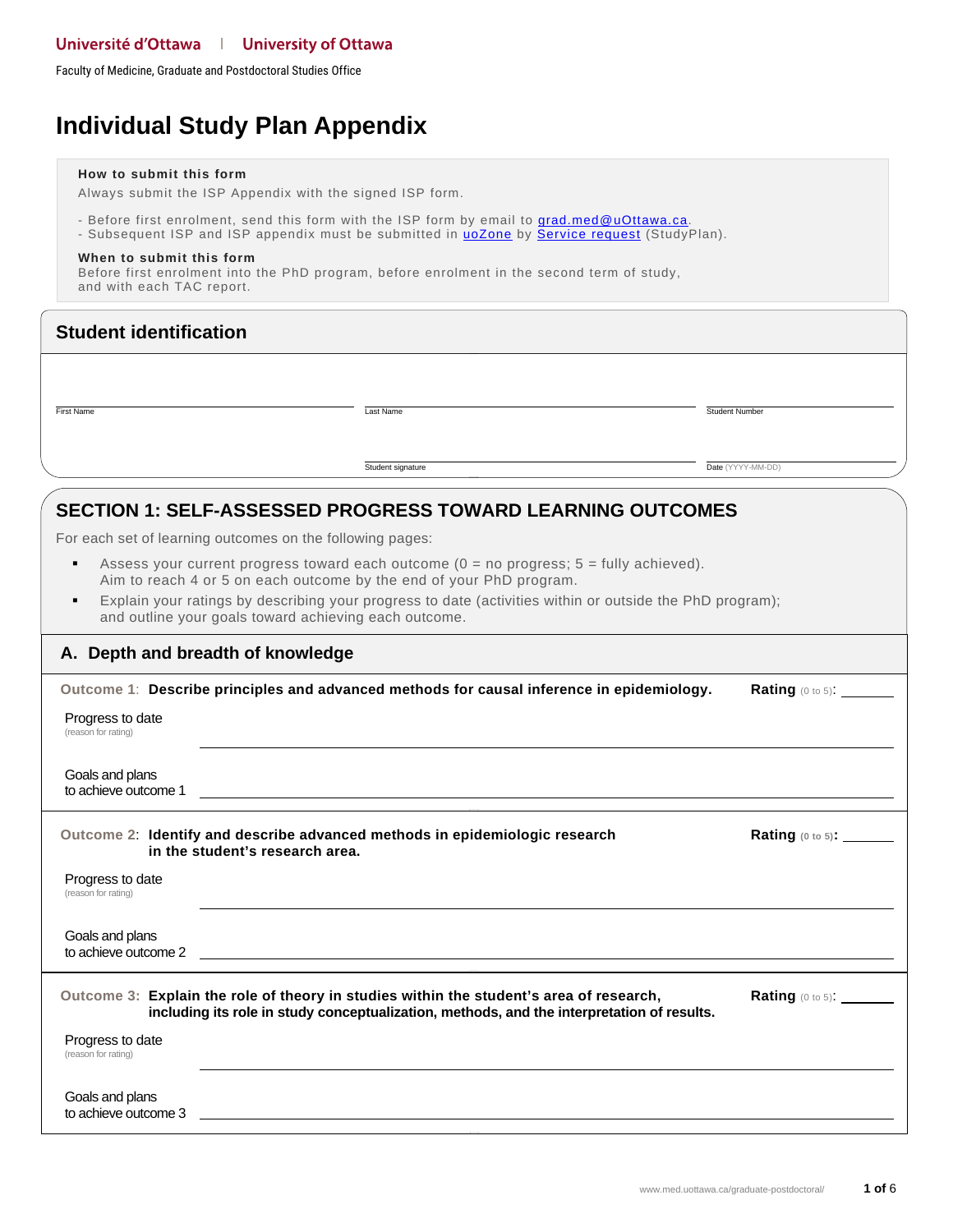Faculty of Medicine, Graduate and Postdoctoral Studies Office

|                                         | Outcome 4: Identify the key components of research funding proposals and processes of peer review.                                                                                                                                   | <b>Rating</b> $(0 \text{ to } 5)$ : _________ |
|-----------------------------------------|--------------------------------------------------------------------------------------------------------------------------------------------------------------------------------------------------------------------------------------|-----------------------------------------------|
| Progress to date<br>(reason for rating) |                                                                                                                                                                                                                                      |                                               |
| Goals and plans<br>to achieve outcome 4 | <u> 1999 - Johann Stoff, deutscher Stoffen und der Stoffen und der Stoffen und der Stoffen und der Stoffen und der Stoffen und der Stoffen und der Stoffen und der Stoffen und der Stoffen und der Stoffen und der Stoffen und d</u> |                                               |
| <b>B.</b> Application of knowledge      |                                                                                                                                                                                                                                      |                                               |
|                                         | Outcome 5: Systematically identify current controversies in the student's research area,<br>and identify, appraise, and synthesize pertinent evidence.                                                                               | Rating (0 to 5): _______                      |
| Progress to date<br>(reason for rating) |                                                                                                                                                                                                                                      |                                               |
| Goals and plans<br>to achieve outcome 5 | <u> 1999 - Johann John Stoff, deutscher Stoffen und der Stoffen und der Stoffen und der Stoffen und der Stoffen un</u>                                                                                                               |                                               |
|                                         | Outcome 6: Identify important knowledge and evidence gaps in health research; propose<br>and prioritize research questions that respond to these gaps.                                                                               | Rating $(0 \text{ to } 5)$ : ________         |
| Progress to date<br>(reason for rating) |                                                                                                                                                                                                                                      |                                               |
| Goals and plans                         | to achieve outcome 6 <u>experience</u> and the set of the set of the set of the set of the set of the set of the set of the set of the set of the set of the set of the set of the set of the set of the set of the set of the set   |                                               |
|                                         | Outcome 7: Apply and interpret theoretical frameworks in epidemiologic research<br>in the student's research area.                                                                                                                   | <b>Rating</b> (0 to 5): _______               |
| Progress to date<br>(reason for rating) |                                                                                                                                                                                                                                      |                                               |
| Goals and plans                         |                                                                                                                                                                                                                                      |                                               |
|                                         | Outcome 8: Develop a research proposal that could be submitted to a peer-review competition<br>of a granting agency.                                                                                                                 | Rating (0 to 5): ______                       |
| Progress to date<br>(reason for rating) |                                                                                                                                                                                                                                      |                                               |
| Goals and plans<br>to achieve outcome 8 |                                                                                                                                                                                                                                      |                                               |
|                                         | Outcome 9: Lead the design and execution of appropriate studies to create new knowledge<br>that addresses pertinent health research questions.                                                                                       | <b>Rating (0 to 5):</b> ________              |
| Progress to date<br>(reason for rating) |                                                                                                                                                                                                                                      |                                               |
| Goals and plans<br>to achieve outcome 9 |                                                                                                                                                                                                                                      |                                               |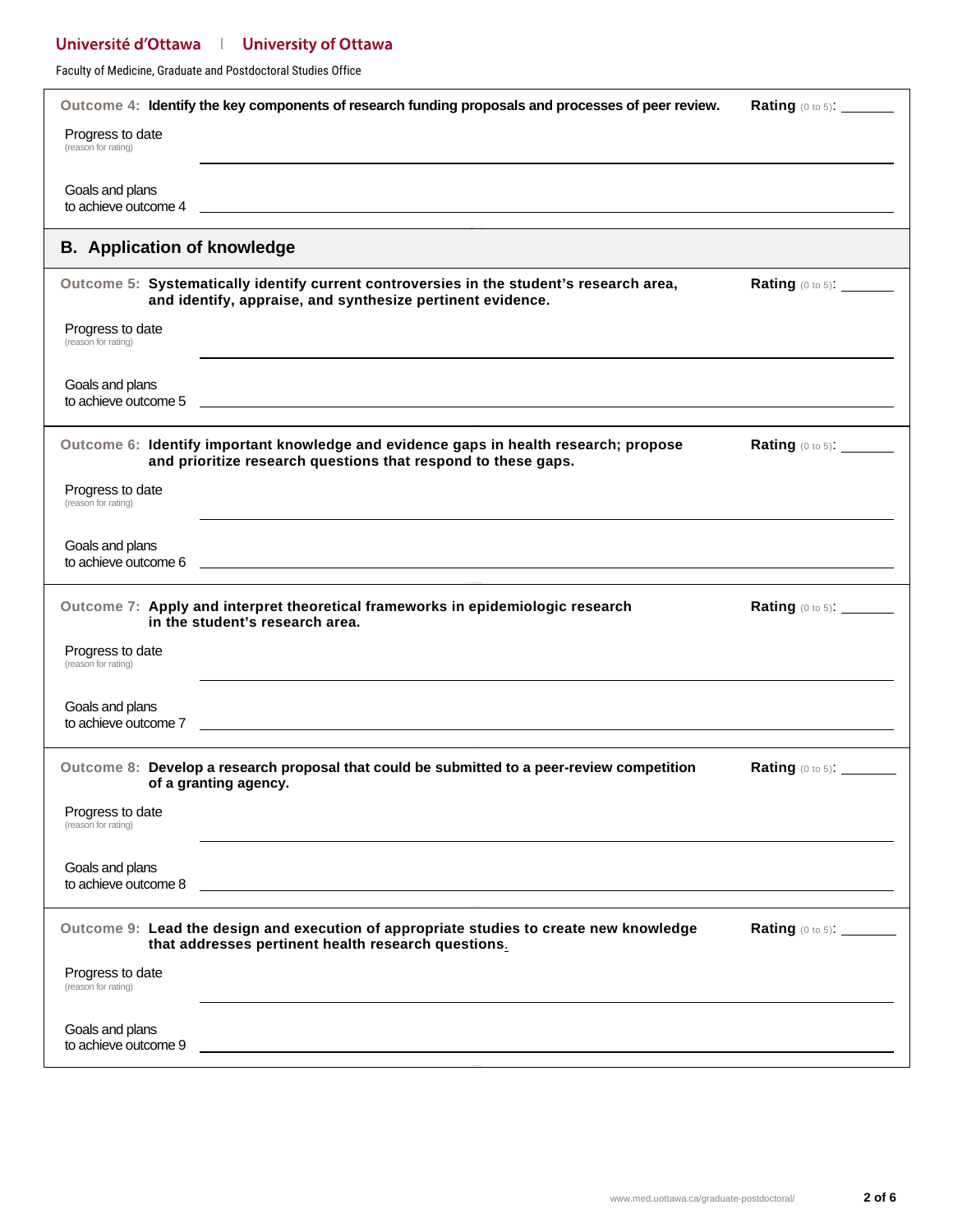Faculty of Medicine, Graduate and Postdoctoral Studies Office

| C. Engaged scholarship, knowledge translation, and communication                                                                                                                                                                                                                                                                             |  |  |  |  |
|----------------------------------------------------------------------------------------------------------------------------------------------------------------------------------------------------------------------------------------------------------------------------------------------------------------------------------------------|--|--|--|--|
| Outcome 10: When appropriate, describe how core components of engaged scholarship apply<br>Rating (0 to 5): _______<br>to the student's own learning and research endeavors.                                                                                                                                                                 |  |  |  |  |
| Progress to date<br>(reason for rating)                                                                                                                                                                                                                                                                                                      |  |  |  |  |
| Goals and plans                                                                                                                                                                                                                                                                                                                              |  |  |  |  |
| Outcome 11: When appropriate, engage stakeholders such as professional, patient, and/or community<br>Rating (0 to 5): ______<br>organizations or individuals as partners in designing, conducting, and implementing research.                                                                                                                |  |  |  |  |
| Progress to date<br>(reason for rating)                                                                                                                                                                                                                                                                                                      |  |  |  |  |
| Goals and plans<br>to achieve outcome 11 example and the state of the state of the state of the state of the state of the state of the state of the state of the state of the state of the state of the state of the state of the state of the st                                                                                            |  |  |  |  |
| Outcome 12: Design a dissemination and/or implementation plan to facilitate the effective use of evidence Rating (0 to 5): _____<br>in policy, programs, patient care, and/or research.                                                                                                                                                      |  |  |  |  |
| Progress to date<br>(reason for rating)                                                                                                                                                                                                                                                                                                      |  |  |  |  |
| Goals and plans                                                                                                                                                                                                                                                                                                                              |  |  |  |  |
| Outcome 13: Effectively disseminate and communicate epidemiologic evidence to relevant audiences<br><b>Rating</b> (0 to 5):<br>(clinicians, researchers, policy makers, patients and public) in different written and oral formats,<br>including peer-reviewed journal articles, reports for non-academic audiences, and oral presentations. |  |  |  |  |
| Progress to date<br>(reason for rating)                                                                                                                                                                                                                                                                                                      |  |  |  |  |
| Goals and plans                                                                                                                                                                                                                                                                                                                              |  |  |  |  |
| D. Autonomy, professional capacity, leadership, and mentorship                                                                                                                                                                                                                                                                               |  |  |  |  |
| Outcome 14: Identify and adhere to ethical principles relevant to epidemiologic research that apply<br>Rating (0 to 5): _______<br>locally, nationally, and internationally, including the Tri-Council Policy Statement:<br>Ethical Conduct for Research Involving Humans (TCPS).                                                            |  |  |  |  |
| Progress to date<br>(reason for rating)                                                                                                                                                                                                                                                                                                      |  |  |  |  |
| Goals and plans                                                                                                                                                                                                                                                                                                                              |  |  |  |  |
| Outcome 15: Adhere to principles of academic integrity according to the policies of the University of Ottawa. Rating (0 to 5):                                                                                                                                                                                                               |  |  |  |  |
| Progress to date<br>(reason for rating)                                                                                                                                                                                                                                                                                                      |  |  |  |  |
| Goals and plans                                                                                                                                                                                                                                                                                                                              |  |  |  |  |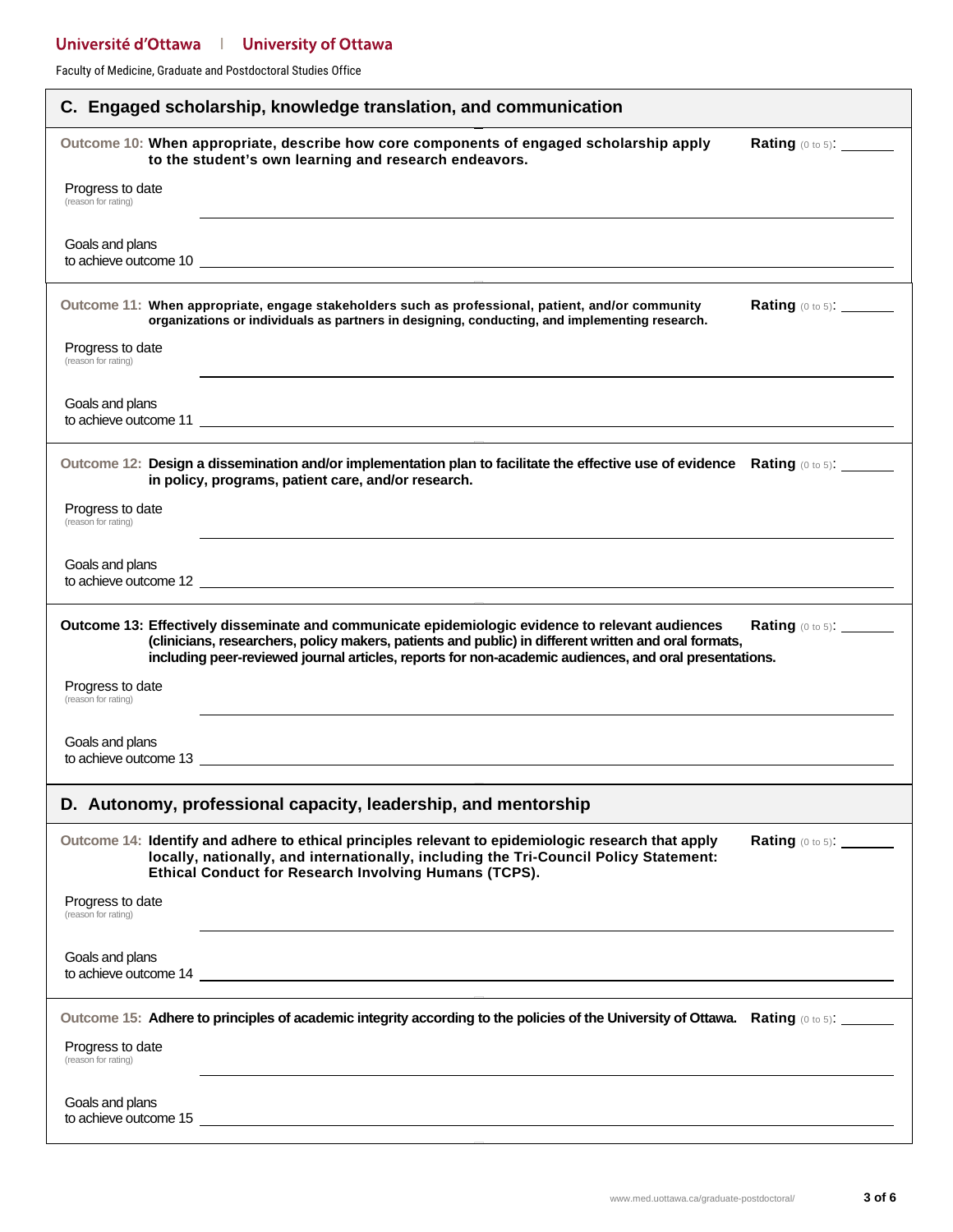Faculty of Medicine, Graduate and Postdoctoral Studies Office

|                                         | Outcome 16: Effectively peer-review publications, research funding proposals,<br>and research ethics applications.                                                                                                                   | <b>Rating</b> (0 to 5): _______              |
|-----------------------------------------|--------------------------------------------------------------------------------------------------------------------------------------------------------------------------------------------------------------------------------------|----------------------------------------------|
| Progress to date<br>(reason for rating) |                                                                                                                                                                                                                                      |                                              |
| Goals and plans                         | to achieve outcome 16 <u>experience</u> and the contract of the contract of the contract of the contract of the contract of the contract of the contract of the contract of the contract of the contract of the contract of the con  |                                              |
|                                         | Outcome 17: Acknowledge the strengths and limitations of the student's own work and discipline,<br>of the complexity of knowledge, and of the potential contributions of other<br>interpretations, methods, and disciplines.         | <b>Rating</b> $(0 \text{ to } 5)$ : ________ |
| Progress to date<br>(reason for rating) |                                                                                                                                                                                                                                      |                                              |
| Goals and plans                         | to achieve outcome 17 <u>example and the set of the set of the set of the set of the set of the set of the set of the set of the set of the set of the set of the set of the set of the set of the set of the set of the set of </u> |                                              |
|                                         | Outcome 18: Appreciate the value of and participate in an interdisciplinary research community<br>in their chosen field of health research.                                                                                          | Rating (0 to 5): _______                     |
| Progress to date<br>(reason for rating) |                                                                                                                                                                                                                                      |                                              |
| Goals and plans                         |                                                                                                                                                                                                                                      |                                              |
|                                         | Outcome 19: Further develop leadership and mentorship abilities, including the ability to lead, organize<br>and support teams from various backgrounds to work together to achieve a specific outcome.                               | <b>Rating (0 to 5): _______</b>              |
| Progress to date<br>(reason for rating) |                                                                                                                                                                                                                                      |                                              |
| Goals and plans                         |                                                                                                                                                                                                                                      |                                              |
|                                         | Outcome 20: Effectively teach epidemiologic and public health methods.                                                                                                                                                               | Rating (0 to 5): _______                     |
| Progress to date<br>(reason for rating) |                                                                                                                                                                                                                                      |                                              |
| Goals and plans                         |                                                                                                                                                                                                                                      |                                              |
|                                         | Outcome 21: Commit to proactively seeking new knowledge and being aware of current<br>issues of debate in their chosen field of health research.                                                                                     | <b>Rating</b> (0 to 5): ________             |
| Progress to date<br>(reason for rating) |                                                                                                                                                                                                                                      |                                              |
| Goals and plans                         |                                                                                                                                                                                                                                      |                                              |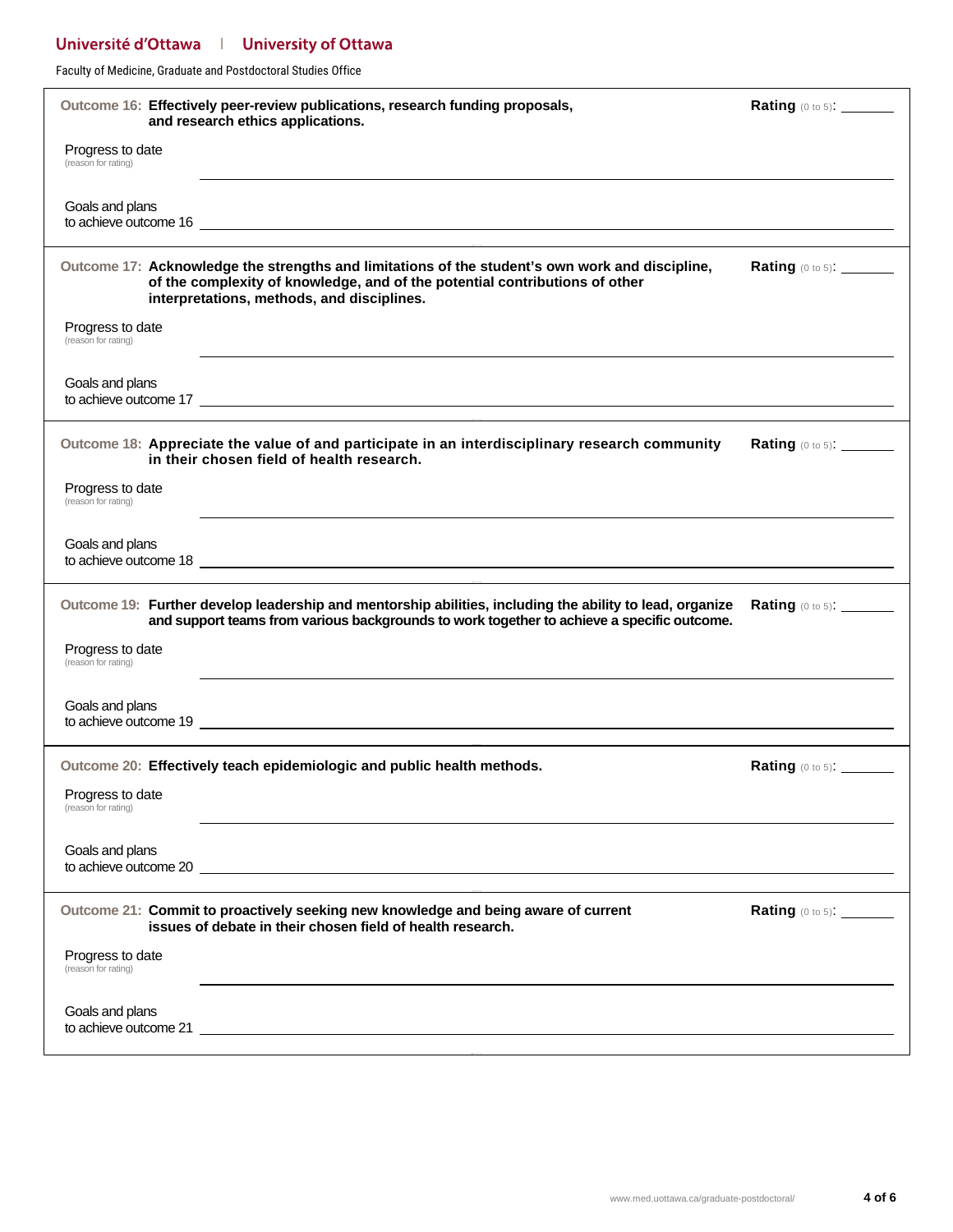Faculty of Medicine, Graduate and Postdoctoral Studies Office

### **SECTION 2: ABSTRACT DESCRIBING YOUR THESIS PROJECT**

Describe your planned or ongoing thesis project below, in the form of an abstract (one to two pages, single spaced).

Your abstract should include the following:

- A description of the general topic for research
- A list of key research questions and description of research methods proposed or used to address the questions
- **IDENTIFY IDENTIFY IDENTIFY IS NOTEN IN A LOCAL THE USE A** dentification of data sources which will be used to address the key questions
- A summary of changes made since the last ISP review and approval (if applicable)

#### **Abstract**